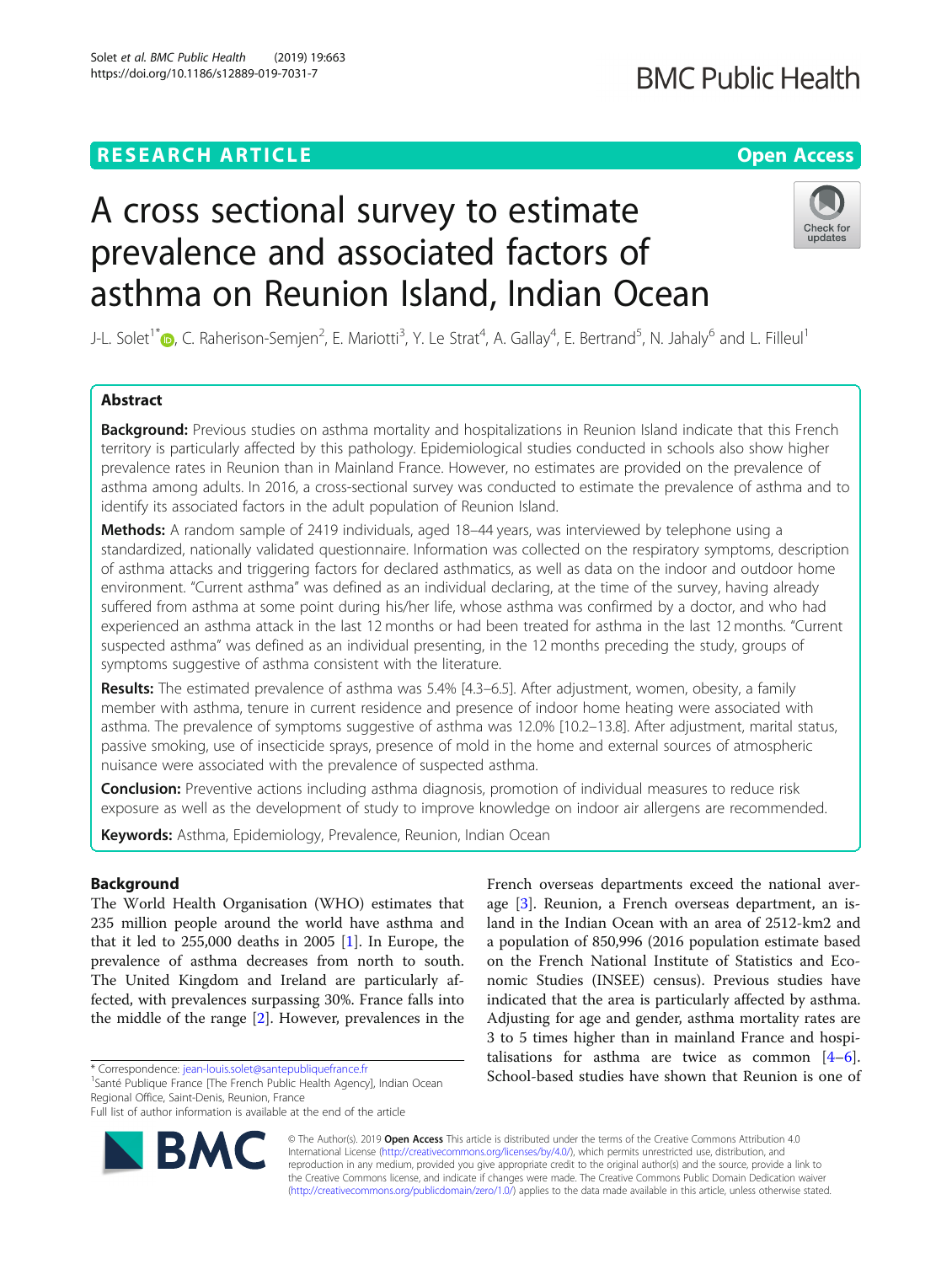the regions with the highest prevalences among both young children and adolescents [[7,](#page-7-0) [8\]](#page-7-0).

However, information on the prevalence of asthma among the general adult population has been lacking. For this reason, a cross sectional survey was conducted in 2016 to estimate the prevalence of asthma in the general population of adults aged between 18 and 44 years living in Reunion. The secondary objectives of the study were to describe the characteristics of asthmatic patients and of individuals with symptoms suggestive of asthma, and to study how the domestic environment affects the risk of asthma in order to improve prevention strategies, particularly individual-level measures.

## Methods

# Study population

Between 8th February and 1st June 2016 a phone survey was conducted amongst a random and representative sample of individuals aged between 18 and 44 years. People under the age of 18 were excluded because there was already data available on asthma in children and adolescents in Reunion [\[7](#page-7-0), [8\]](#page-7-0). People over 44 years were excluded in order to reduce the risk of misclassification of asthma symptoms as those of chronic obstructive pulmonary disease (COPD), which is more common among older smokers. The questionnaire primarily included questions from the European Community Respiratory Health Survey (ECRHS) [[9\]](#page-7-0) and the Epidemiological study on the Genetics and Environment of Asthma (EGEA) [[10\]](#page-7-0). The questionnaire was developed in conjunction with respiratory and allergy medical specialists in Reunion.

The target population was stratified into two groups. The first group consisted of individuals who resided in households equipped with a landline telephone, while the second group was composed of individuals residing in households equipped with a mobile phone but no landline telephone (the "only mobile" group). The proportion of interviewees from each group (70% from the landline group and 30% from the only mobile group) was determined based on reference statistics [\[11](#page-7-0)]. Sampling involved dialling randomly generated telephone numbers in order to include people not listed in the phone book for the landline group and clients from the different local mobile operators for the mobile phone group. Telephone numbers that did not lead to an interview (e.g. due to non-response, refusal, unavailability, inaccessibility, non-eligibility) were replaced by successive incrementing. The replacement of an unsuccessful number due to non-response only occurred after repeated calls, set at a minimum of 8 attempts, at different times of the day and days of the week.

In responding households with more than one eligible household member, the household composition was

recorded, and a random draw undertaken to select the person to be interviewed. The questionnaires were administered in French and Creole by trained investigators, using ASKIA software, and the CATI (computer-assisted telephone interview) system. The questionnaire included questions about sociodemographics (e.g. gender, age, commune of residence, level of education, and place of birth), anthropometrics (e.g. height, weight, and body mass index (BMI)), smoking habits, chronic health problems and diseases, symptoms suggestive of asthma, asthma attacks and trigger factors, and the interviewees' home environment (both interior and exterior). In order to reduce the reporting bias, asthma was not mentioned at the beginning of the interview. Investigators introduced the questionnaire as a general survey on health and the home environment. All questions relating to symptoms were asked prior to the investigators mentioning asthma itself.

#### Case definitions

- Current asthma: any person reporting ever receiving a diagnosis of asthma from a doctor, and who had experienced an asthma attack or was treated for asthma in the preceding 12 months.

- Suspected current asthma: Any person reporting one or more groups of symptoms suggestive of asthma consistent with the literature in the preceding 12 months (wheezing, resting, nocturnal and exertion dyspnea, nocturnal respiratory discomfort, nocturnal cough) [\[12](#page-7-0)] but not classified as asthmatic according to the definition of current asthma.

#### Data analysis

The estimators produced were consistent with the sampling design (stratification, sampling weights, primary sampling units). Additionally, post-stratification weighting was implemented, using the "Reweight Iterative Method", to adjust estimates to the population age and gender distribution obtained from the INSEE 2013 census of the population. These estimates were calculated along with their 95% confidence intervals (CI) taking into account the adjustment made to the sample and its impact on increasing the variance of the proportion estimator. Chi-square tests were used to compare proportions between groups. Univariate analysis was used to calculate odds ratios and their 95% CI estimated by the Woolf method.

Data were analysed using Xlstat and R software. Multivariate analysis using logistic regression models was undertaken to identify the factors associated with current asthma and suspected asthma.

In each model, a pre-selection of explanatory variables was conducted by reviewing all variables considered as risk factors for asthma (e.g. gender, age, smoking, BMI,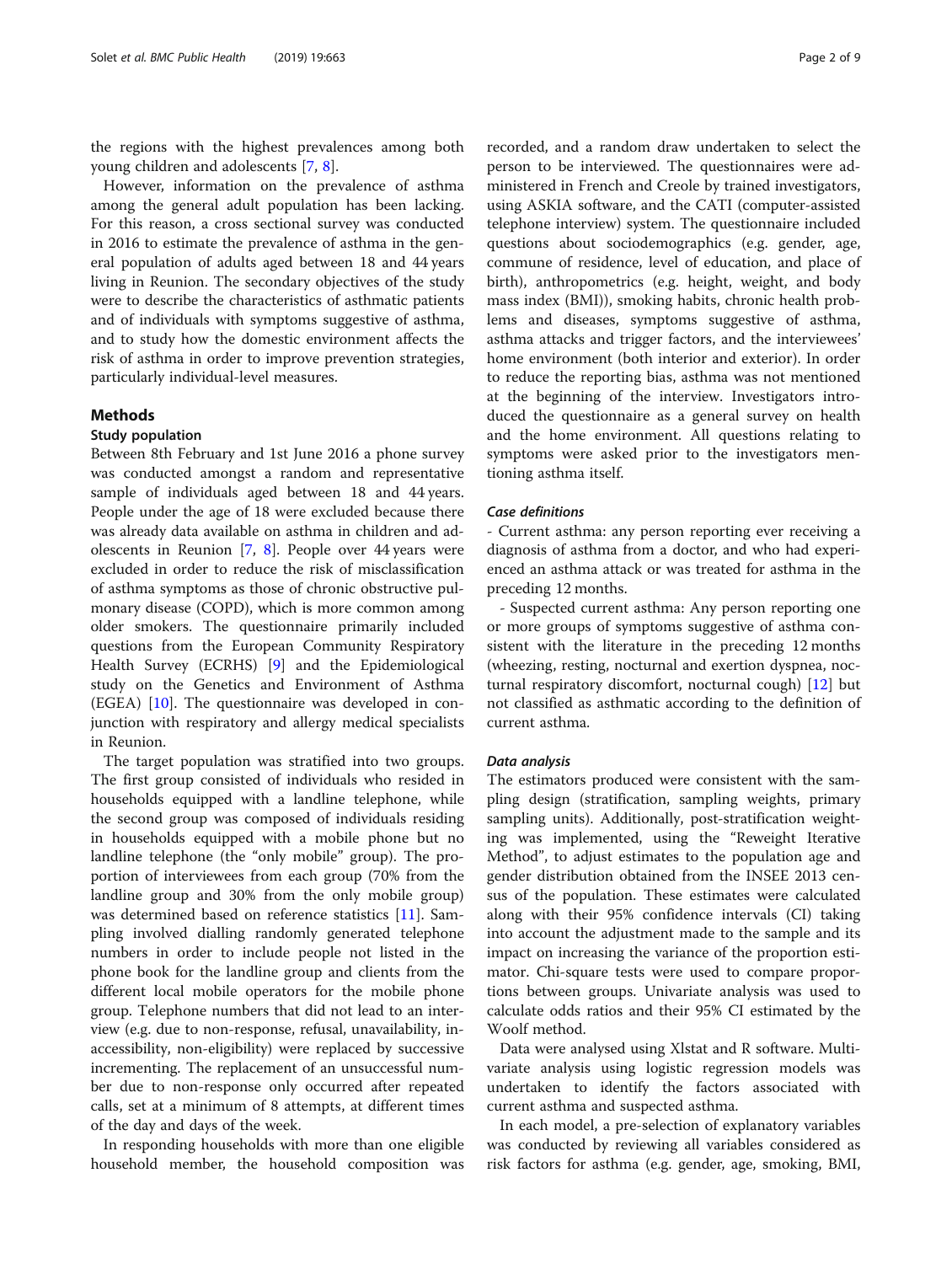having a family member with asthma) as well as variables that could potentially be associated with asthma (such as the home environment). At the end, 23 explanatory variables were chosen to be tested in each model. The glmulti library in the R software was then used for an initial selection of variables through the likelihood ratio test and the Akaike information criterion. The first order interactions were then added to the initial models and an exhaustive selection of models was conducted with the glumult algorithm.

#### **Ethics**

At the time of the survey, French regulations did not require the approval of an ethics committee for observational studies that did not include performing acts or using products on the participants, as was the case for this study. The study protocol was approved by an internal expert committee (CCEP) of the French Public Health Agency. In addition, a declaration was made to the National Commission on Informatics and Freedoms (CNIL) in accordance with the Data Protection Act.

Contacted households and selected participants were informed that participation was optional and about their rights of access, rectification and opposition to the data concerning them.

#### Results

The final sample consisted of 2419 individuals, including 1706 individuals in the "landline" group and 713 individuals in the "only mobile" group. Achieving these required more than 4700 call hours and more than 208, 000 telephone calls (including false numbers, nonresponses, ineligibility, refusals). A total of 6939 interviews were started, i.e. the phone was answered and information on household composition collected. The cessation of 4338 interviews was mainly due to two reasons: the absence of persons aged 18–44 in the household (2855 cases) and the selection of a participant not available at the time of the call (1271 cases). The interview was ceased due to refusal to participate in 212 calls. In addition, 182 interviews were ceased during the interview following the participant's refusal to continue. These incomplete questionnaires were not included in the analysis. Amongst valid questionnaires, the response rate to individual questions was high (greater than 95%). Throughout the survey, quality checks of the interviews were regularly carried out by the supervisor responsible for monitoring the study.

The average age of participants was 34 years old [18 to 44 years old]. The sample was comprised of 47.3% men and 52.7% women, with a gender ratio of 0.81 (Table [1](#page-3-0)).

### Prevalence of current asthma

The estimated prevalence of current asthma was 5.4% [4.3–6.5] among the population of individuals aged between 18 and 44 years living in Reunion (Table [2\)](#page-4-0).

The prevalence was higher in women (7.0%; 95% CI: 2.2–4.8) than in men (3.5%; 95% CI: 5.4–8.6) (p < 0.0001) across all age groups. Women aged between 18 and 24 years were most affected, with a prevalence of 9.8% (95% CI: 5.8–13.8).

The prevalence of current asthma did not vary significantly according to the occupational status, socioprofessional category, level of education, place of birth and/or the number of years the person had lived on Reunion Island, or the place of employment. Obesity (defined as a BMI greater than or equal to  $30 \text{ kg/m}^2$ ) was related to asthma, with a prevalence of 8.3% (95% CI: 4.7–11.9) versus 5.4% (95% CI: 4.0–6.8) among people with a normal body mass (a BMI of 18.5 to 24.9 kg/m<sup>2</sup> ). (Odd Ratio (OR): 1.59; 95% CI: 1.00–2.52). Those with an immediate family member diagnosed with asthma had a higher prevalence of asthma of 8.3% (95% CI: 5.9–10.1) compared to a prevalence rate of 3.6% for those without a family history (95% CI: 2.5–4.7), OR: 2.33 (95% CI: 1.62–3.35).

Regarding domestic environmental factors, univariate analyses showed that the prevalence of asthma was higher amongst those living in their current residence for less than 5 years (OR: 3.56; 95% CI: 1.77–7.64). The prevalence was significantly higher when there was a reported source of moisture in immediate proximity to the residence (less than 10 m) (OR: 1.71; 95% CI: 1.18–2.47). Similarly, having obstructed air vents in the home was associated with a higher prevalence (OR: 3.95; 95% CI: 1.72–9.06). The presence of mould, moist spots, or fungus in the home was associated with a higher prevalence of asthma (OR: 1.54; 95% CI: 1.08–2.19). The permanent presence of cockroaches (defined as sightings every, or almost every day) was also associated with a higher prevalence (OR: 2.33; 95% CI: 1.27–4.28).

The results of the multivariate analysis adjusted by age are shown in Table [3](#page-4-0).

After adjustment, the prevalence of asthma was higher among women than men and among people who reported having family members with asthma and those living in homes with heating. However, the prevalence decreased with length of time in the current home.

#### Prevalence of suspected asthma

The prevalence of persons who reported experiencing the symptoms suggestive of asthma in the last 12 months was estimated to be of 12.0% (95% CI: 10.2–13.8%). Among these, 8.8% did not meet the definition of current asthma. This is important because it suggests that a large percentage of people with symptoms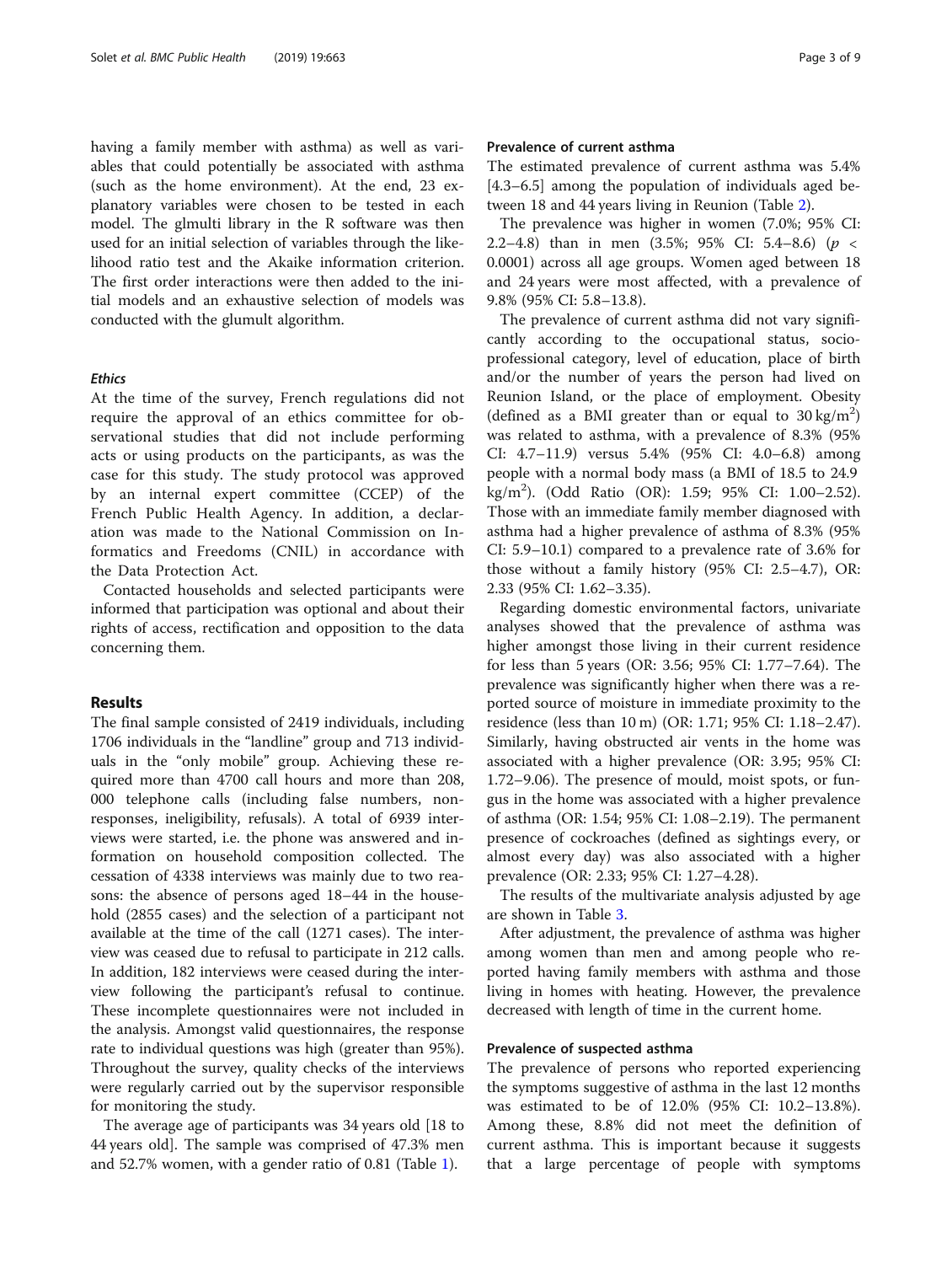<span id="page-3-0"></span>

|      | <b>Table 1</b> Sociodemographic profile of respondents, Reunion, |  |  |
|------|------------------------------------------------------------------|--|--|
| 2016 |                                                                  |  |  |

|                                              | Ν<br>observed | %<br>estimated | 95% CI             |
|----------------------------------------------|---------------|----------------|--------------------|
| Gender                                       |               |                |                    |
| Male                                         | 1080          | 47.3%          | $[45.0\%; 49.6\%]$ |
| Female                                       | 1339          | 52.7%          | $[50.4\%; 55.0\%]$ |
| Age groups                                   |               |                |                    |
| 18-19 years                                  | 138           | 8.3%           | $[7.0\%; 9.6\%]$   |
| 20-24 years                                  | 401           | 18.1%          | [16.3%; 19.9%]     |
| 25–29 years                                  | 301           | 17.3%          | [15.5%; 19.1%]     |
| 30-34 years                                  | 369           | 17.2%          | [15.4%; 19.0%]     |
| 35–39 years                                  | 460           | 18.7%          | $[16.9\%; 20.5\%]$ |
| 40-44 years                                  | 750           | 20.4%          | $[18.5\%; 22.3\%]$ |
| Occupation-status                            |               |                |                    |
| Actively employed<br>(salaried or otherwise) | 1271          | 48.4%          | [46.1%; 50.7%]     |
| Actively unemployed                          | 521           | 22.7%          | [20.7%; 24.7%]     |
| Never worked (inactive)                      | 179           | 9.4%           | [8.0%; 10.8%]      |
| Other inactive (retirees)                    | 448           | 19.5%          | $[17.6\%; 21.4\%]$ |
| Socio-professional categories                |               |                |                    |
| Clerks                                       | 747           | 29.6%          | [27.5%; 31.7%]     |
| Laborers                                     | 419           | 18.6%          | $[16.8\%; 20.4\%]$ |
| Intermediate occupations                     | 368           | 13.7%          | $[12,1\%; 15,3\%]$ |
| Senior managers, liberal<br>professions      | 170           | 5.6%           | $[4.5\%; 6.7\%]$   |
| Artisans, traders, company<br>managers       | 64            | 2.6%           | [27.5%; 31.7%]     |
| Farmers                                      | 24            | 1.0%           | $[0.5\%; 1.5\%]$   |
| Others and inactives                         | 627           | 28.8%          | [26.7%; 30.9%]     |
| Marital status                               |               |                |                    |
| Single                                       | 1256          | 56.2%          | [53.9%; 58.5%]     |
| Married or civil partnership                 | 674           | 23.1%          | $[21.1\%; 25.1\%]$ |
| Not married but cohabiting                   | 394           | 17.9%          | $[16.1\%; 19.7\%]$ |
| Divorced                                     | 74            | 2.2%           | $[1.5\%; 2.9\%]$   |
| Widower                                      | 10            | 0.3%           | $[0.0\%; 0.6\%]$   |
| Unspecified                                  | 11            | 0.5%           | $[0.2\%; 0.8\%]$   |
| Place of birth                               |               |                |                    |
| Reunion                                      | 1914          | 79.6%          | $[77.7\%; 81.5\%]$ |
| Mainland France                              | 370           | 14.4%          | $[12.8\%; 16.0\%]$ |
| Mayotte                                      | 39            | 2.5%           | $[1.8\%; 3.2\%]$   |
| Madagascar                                   | 38            | 1.4%           | $[0.9\%; 1.9\%]$   |
| Mauritius                                    | 19            | 0.6%           | $[0.2\%; 1.0\%]$   |
| Other                                        | 39            | 1.5%           | $[0.9\%; 2.1\%]$   |
| Length of time in Reunion                    |               |                |                    |
| Less than 5 years                            | 153           | 7.0%           | $[5.8\%; 8.2\%]$   |
| Between 5 and 10 years                       | 107           | 4.4%           | $[3.4\%; 5.4\%]$   |
| Between 10 and 15 years                      | 138           | 4.5%           | $[3.5\%; 5.5\%]$   |

Table 1 Sociodemographic profile of respondents, Reunion, 2016 (Continued)

|                         | N<br>observed | $\%$<br>estimated | 95% CI             |
|-------------------------|---------------|-------------------|--------------------|
| Between 15 and 30 years | 895           | 43.8%             | $[41.5\%; 46.1\%]$ |
| More than 30 years      | 1125          | 40.2%             | [37.9%: 42.5%]     |
| Unspecified             |               | $0.0\%$           |                    |
| Total                   | 2419          | 100%              |                    |

suggestive of asthma have not been diagnosed. In addition, 2.2% of those who met the definition of current asthma did not experience any symptoms suggestive of asthma in the last 12 months. Overall, 14.2% (95% CI: 12.3–16.1) of all people aged between 18 and 44 years reported having current asthma or the symptoms suggestive of asthma.

The prevalence of suspected current asthma was slightly higher in women (9.7%; 95% CI: 7.8–11.6) than in men (7.9%; 95% CI: 6.0–9.8), though the difference was not statistically significant ( $p = 0.120$ ). Univariate analysis showed that the prevalence of suspected current asthma did not vary significantly according to occupational status, socio-professional category, level of education, place of birth and/or the number of years the person has been living in Reunion, or the place of residence or employment. The main risk factors for suspected asthma were obesity (OR: 1.52; 95% CI: 1.02–2.28), being underweight (OR: 1.76; 95% CI: 1.07–2.92), having an immediate family member with asthma (OR: 1.70; 95% CI: 1.28–2.26), being around regular smokers (OR: 1.34; 95% CI: 1.01–1.78), and marital status, with a higher prevalence amongst single, divorced, or widowed persons than for those who were married, in a civil union, or cohabitating (OR: 1.73; 95% CI: 1.27–2.36).

The results of univariate analyses on environmental factors showed that the presence of mould, moisture, or fungi in the home was associated with a higher prevalence of suspected asthma: 12.0% (95% CI: 9.4–14.6) versus 7.9% (95% CI: 6.3–9.5), ( $p = 0.0015$ ), (OR: 1.58; 95% CI: 1.18–2.10). Similarly, the presence of cockroaches was associated with a higher prevalence of suspected asthma, with the prevalence increasing with the frequency of sightings (Table [4\)](#page-5-0).

Regular use (defined as every day or almost every day) of insecticide sprays within the residence was also associated with a higher prevalence of suspected asthma: 22.8% (95% CI: 12.6–33.0), (p < 0.0001), OR: 3.22 (95% CI: 1.86–5.55) compared to those not using sprays regularly: 8.6% (95% CI: 6.3–10.9).

The results of the multivariate analysis are shown in Table [5.](#page-5-0)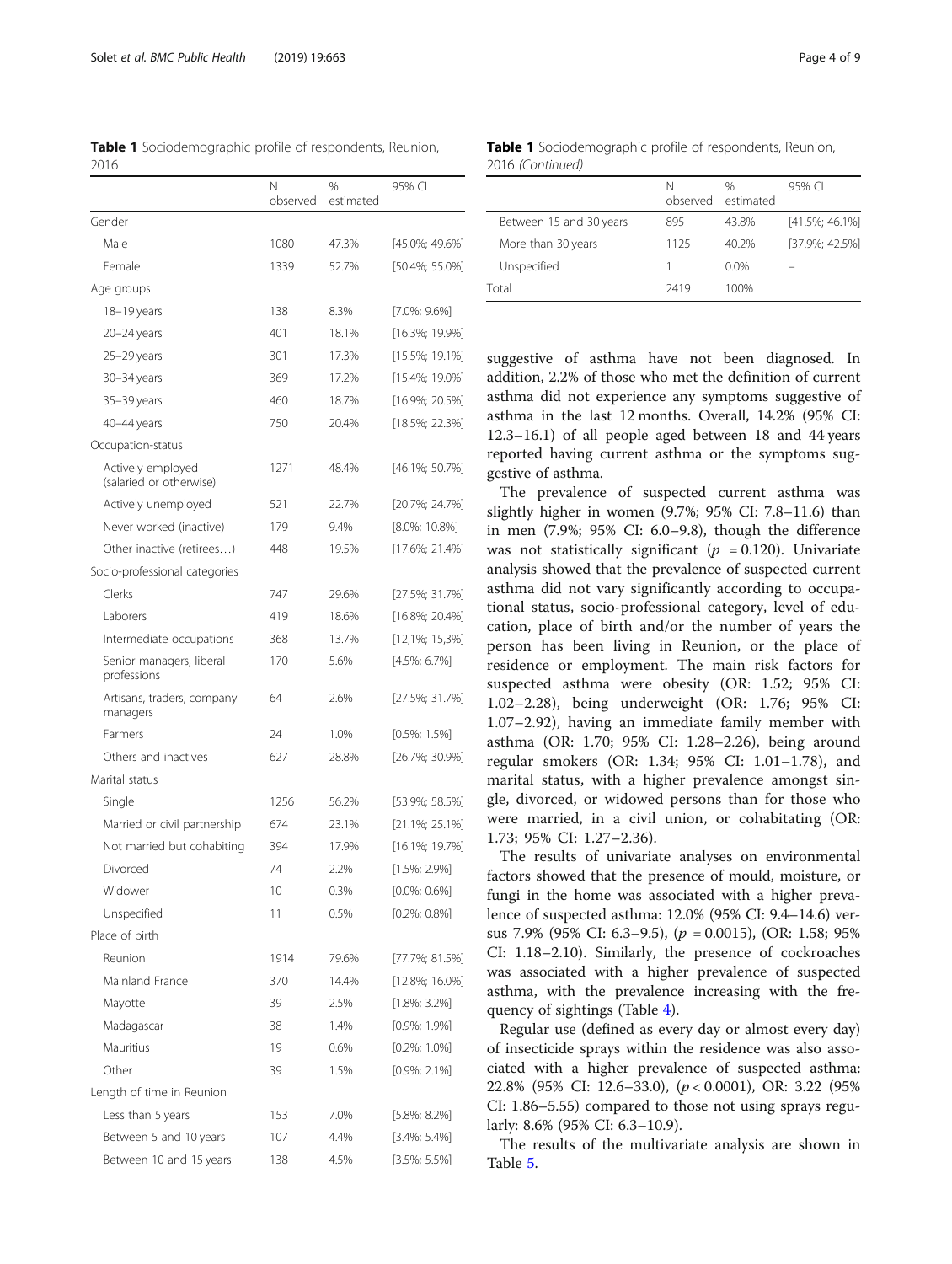<span id="page-4-0"></span>Table 2 Observed prevalence and estimation of the current prevalence of asthma, Reunion, 2016

|                               | Population observed | % observed | % estimated | 95%         |
|-------------------------------|---------------------|------------|-------------|-------------|
| Current asthma <sup>(a)</sup> |                     | - -        | D.4         | $4.3 - 6.5$ |
| Overall                       | 2419                | 00.0       | 100.0       |             |
| $\sim$                        |                     |            |             |             |

 $(a)$ Over the last 12 months

# **Discussion**

The prevalence of current asthma amongst 18 to 44 years olds in Reunion, estimated at 5.4% (95% CI: 4.3– 6.5), is similar to the previously published prevalence in mainland France of 6.0% (95% CI: 5.7–6.4) amongst individuals over 15 years in a 2003 national health survey [[2\]](#page-7-0) and 7.1% amongst those aged over 15 years in the 2012 Institute for Research and Documentation in Health Economics (IRDES) study [[13\]](#page-7-0). Other studies show clear differences in the prevalence of asthma in young children between the two territories [\[2](#page-7-0), [3](#page-7-0), [7,](#page-7-0) [8](#page-7-0)]. This result raises the hypothesis that the percentage of children on Reunion Island whose asthma has resolved by adolescence is greater than in mainland France. This possibility merits further examination through complementary studies.

However, the case definition for current asthma used in this survey was more restrictive than those used in other national studies since, in addition to an asthma attack and/or treatment during the last 12 months, it included a diagnosis of asthma by a doctor and the criteria of having previously suffered from asthma during the person's life. Therefore the prevalence in Reunion might have been underestimated due to the more specific case definition.

To compare with the situation in neighboring countries we looked at the results of the world heath survey implemented in 2002–2003 by the WHO in 70 member states. Individuals aged 18 to 45 years responded to questions related to asthma and related symptoms. This study did not use a definition of current asthma close to our but used the following definition for symptoms of asthma: asthma diagnosed by a doctor, and/or a positive response in either of two questions "Have you ever been treated for asthma "or "Have you been taking any medications or treatment for asthma during the last 2 weeks and/or a positive response to "During the last 12 months have you experienced attacks of wheezing or whistling breath?". The prevalence of asthma symptoms was 12.85 in Comoros, 12.40 in South Africa and 6.88 in Mauritius [[14\]](#page-7-0). Although the definitions are not similar, it appears that the prevalence of asthma symptoms in Comoros and South Africa are close to the prevalence of suspected asthma in Reunion (12%) but nearly 2 times lower in Mauritius.

We found a higher prevalence of asthma in women than in men, as well as a correlation with obesity, results which have been frequently described in the literature  $[9, 15-18]$  $[9, 15-18]$  $[9, 15-18]$  $[9, 15-18]$  $[9, 15-18]$  $[9, 15-18]$ . The higher prevalence of asthma among people with a family member with asthma (8.0% versus 3.6%) is consistent with our current knowledge and understanding of the role of genetic factors in the development of asthma [\[19\]](#page-7-0).

The association between the asthma and the number of years the person has been living in his/her current residence is more complex to understand. The possibility of new furniture being a source of allergens or irritants was suggested. Univariate analysis indicated an association between the presence of moist spots and mould inside the home and the prevalence of asthma (though not a statistically significant factor in the logistic regression model). Many studies have found that traces of moisture in the home are linked to symptoms of asthma, but are also considered as a risk factor for

Table 3 Risk factors for current asthma (multivariate), Reunion, 2016

| Variables                          |                   | $\mathbb N$ | Prevalence | $Ora^{(a)}$ | $P$ -value           | 95% CI       |
|------------------------------------|-------------------|-------------|------------|-------------|----------------------|--------------|
| Gender                             | Male              | 1080        | 3.5%       | 1.00        |                      |              |
|                                    | Female            | 1339        | 7.0%       | 1.97        | $3.62 10^{-4}$       | [1.32; 2.96] |
| Family member with asthnma         | No.               | 1478        | 3.7%       | 1.00        |                      |              |
|                                    | Yes               | 917         | 8.1%       | 2.29        | $5.2510^{-6}$        | [1.53; 3.42] |
| Length of time at curent residence | Less than 5 years | 1090        | 7.2%       | 3.51        | $1.13 \cdot 10^{-3}$ | [2.35; 5.25] |
|                                    | 5 to 9 years      | 458         | 4.8%       | 2.35        | $2.5810^{-3}$        | [1.45; 3.79] |
|                                    | 10 to 19 years    | 502         | 4.4%       | 2.04        | $2.80 \cdot 10^{-2}$ | [1.26; 3.31] |
|                                    | 20 years or more  | 369         | 2.0%       | 1.00        |                      |              |
| Domestic heating                   | <b>No</b>         | 2222        | 5.2%       | 1.00        |                      |              |
|                                    | Yes               | 197         | 8.1%       | 1.79        | $3.60$ $10^{-2}$     | [1.04; 3.09] |

(a) Adjusted odds ratio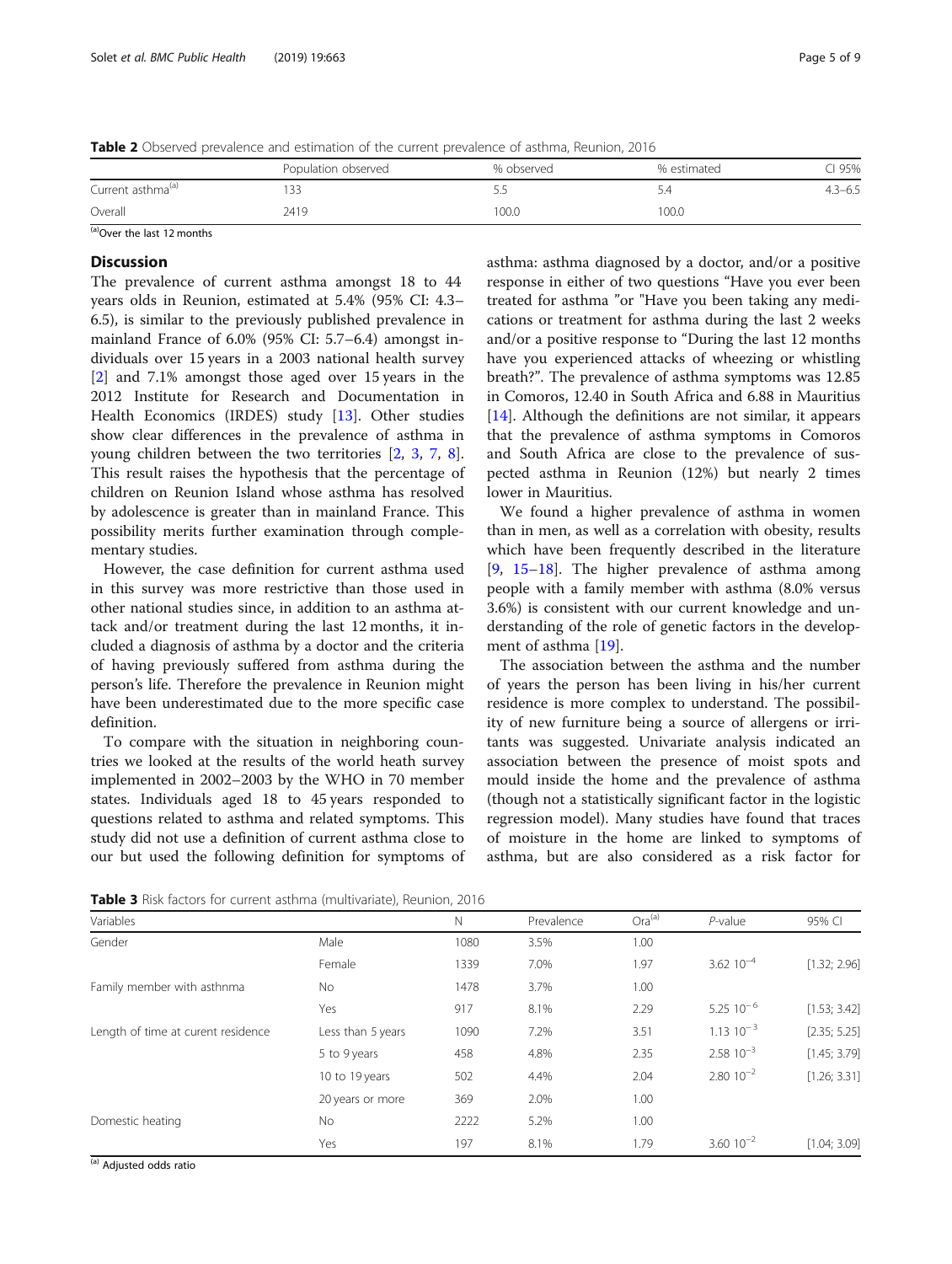<span id="page-5-0"></span>Table 4 Frequency of cockroach sightings in the home and prevalence of suspected asthma, Réunion, 2016

|                          | Total | Population with suspected asthma | % estimated      | 95% CI (p)         | OR   | 95% CI (OR)  |
|--------------------------|-------|----------------------------------|------------------|--------------------|------|--------------|
|                          |       |                                  | suspected asthma |                    |      |              |
| Throughout the year      | 428   | 55                               | 14.1%            | $[10.2\%; 18.0\%]$ | 1.94 | [1.21; 3.11] |
| For 2 to 3 months a year | 387   | 34                               | 8.9%             | $[5.6\%; 12.2\%]$  | 1.16 | [0.69; 1.96] |
| A few times per year     | 1007  | 87                               | 8.4%             | $[6.4\%; 10.4\%]$  | 1.09 | [0.70; 1.70] |
| Less than once a year    | 174   | 15                               | 6.8%             | $[2.4\%; 11.2\%]$  | 0.87 | [0.43; 1.75] |
| Never                    | 290   | 25                               | 7.9%             | $[4.3\%; 11.5\%]$  | 1.00 | [0.58; 1.73] |
| Total                    | 2286  | 216                              | 9.3%             | $[7,9\%; 10,7\%]$  |      |              |

asthma attacks and are suspected of affecting the longterm management of asthma [[20](#page-7-0)–[29](#page-8-0)]. The univariate analysis also revealed that other variables related to the presence of moisture and ambient temperature within the home, such as having obstructed air vents, a heater, or sources of moisture nearby were linked to asthma.

The presence of cockroaches is also associated with a higher prevalence of asthma, and displays a doseresponse relationship. This result is consistent with previous studies [\[30](#page-8-0)–[33\]](#page-8-0).

We also found that suspected asthma shares some common risk factors with current asthma (such as obesity, having family members with asthma, passive smoke, the presence of mould or moisture in the home, and the presence of cockroaches). The prevalence of suspected asthma varied according to marital status and appeared

to be higher among single, divorced, and widowed people. The result is in keeping with the results of the Health and Social Protection Survey (ESPS) conducted by IRDES in 2006 which found a prevalence of current asthma of 7.9% (6.8–9.0) among people living alone compared to 6.1% (5.3–6.9) among couples with no children, and 6.6% (6.1–7.1) among couples with children [[14\]](#page-7-0). As with obesity, marital status is probably related to socioeconomic factors. In general, single-parent families tend to have a lower standard of living and are more likely to suffer from poverty.

Several environmental factors appear to be connected to the prevalence of suspected asthma (such as living close to a very busy road, a water treatment plant, or a source of harmful substances or air pollution). One particularly interesting factor identified in this study concerns the use

Table 5 Risk factors of suspected asthma (multivariate), Reunion, 2016

| Criteria                                                                    | Answer                                                           | $\mathbb N$ | Prevalence | $Ora^{(a)}$ | $P$ -value           | 95% CI                             |
|-----------------------------------------------------------------------------|------------------------------------------------------------------|-------------|------------|-------------|----------------------|------------------------------------|
| Family member with asthma                                                   | <b>No</b>                                                        | 914         | 7.4%       | 1.00        |                      |                                    |
|                                                                             | Yes                                                              | 1505        | 11.5%      | 1.48        |                      | $2.22 \times 10^{-3}$ [1.10; 2.27] |
| Living close to a source of harmful substances                              | <b>No</b>                                                        | 1625        | 6.9%       | 1.00        |                      |                                    |
| or air pollution                                                            | Yes                                                              | 794         | 9.8%       | 1.33        |                      | 3.33 $10^{-2}$ [1.10; 2.08]        |
| Presence of smokers in the immediate social<br>circle and mould in the home | Presence of smokers in inner circle and<br>mould in the home     | 458         | 14.0%      | 1.08        |                      | 4.82 $10^{-3}$ [0.82; 1.62]        |
|                                                                             | Presence of smokers in inner circle, but<br>no mould in the home | 798         | 7.5%       | 0.91        |                      | 7.42 $10^{-3}$ [0.75; 1.59]        |
|                                                                             | No smokers in inner circle, but mould<br>in the home             | 387         | 7.8%       | 0.60        |                      | 6.13 $10^{-3}$ [0.37; 1.02]        |
|                                                                             | No smokers in the inner circle and no<br>mould in the home       | 776         | 7.6%       | 1.00        |                      |                                    |
| Presence of mould in the home and used                                      | Insecticide spray and mould in the home                          | 268         | 10.8%      | 2.40        | $9.43 \cdot 10^{-3}$ | [1.42; 3.62]                       |
| of insecticide sprays within the home                                       | Insecticide spray, but no mould in the home                      | 421         | 11.6%      | 2.02        |                      | 7.51 $10^{-3}$ [1.16; 3.54]        |
|                                                                             | No insecticide spray, but mould in the home                      | 578         | 11.4%      | 2.99        |                      | 7.73 $10^{-3}$ [1.68; 4.31]        |
|                                                                             | No insecticide spray and no mould in the home                    | 1152        | 6.2%       | 1.00        |                      |                                    |
| <b>Marital Status</b>                                                       | Cohabitation                                                     | 431         | 6.0%       | 1.00        |                      |                                    |
|                                                                             | Married or in a civil union                                      | 552         | 6.7%       | 1.60        | $1.81 \ 10^{-2}$     | [0.91; 2.59]                       |
|                                                                             | Single                                                           | 1366        | 10.5%      | 2.30        |                      | $6.14 \ 10^{-2} \quad [1.37; 3.5]$ |
|                                                                             | Divorced                                                         | 52          | 10.6%      | 5.00        |                      | 4.95 $10^{-2}$ [1.39; 11.15]       |
|                                                                             | Widowed                                                          | 18          | 15.0%      | 9.70        |                      | 4.60 $10^{-2}$ [1.25; 47.09]       |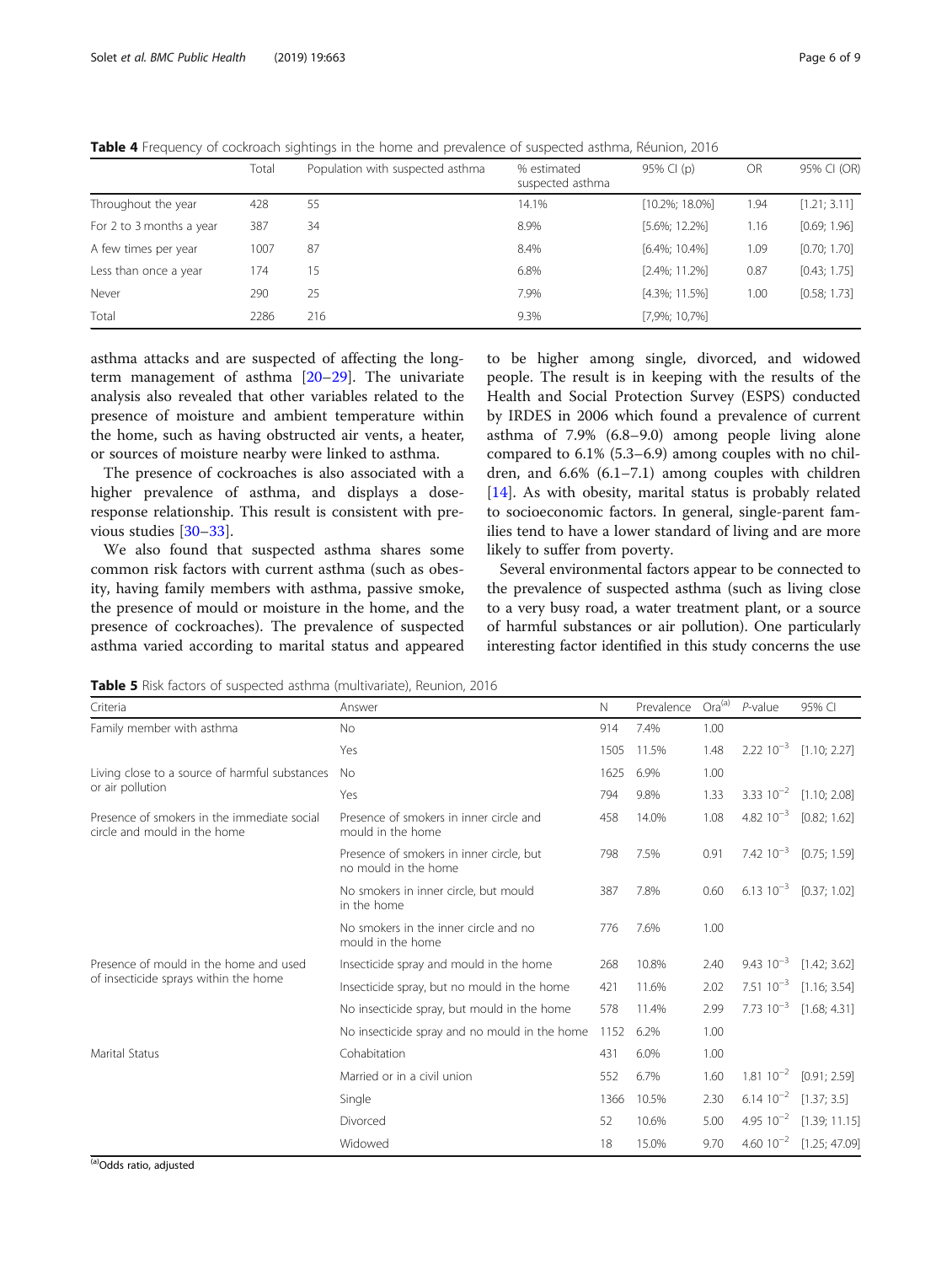of insecticide sprays at home, with more frequent use being associated with a higher prevalence of suspected asthma. Similar results can be found in the literature regarding the link between the use of home aerosolised cleaning products and asthma or other respiratory symptoms [[34](#page-8-0), [35\]](#page-8-0). This result is important in Reunion given the permanent risk posed by arboviruses outbreak and regular advice on preventing mosquitos' bites [[36](#page-8-0), [37](#page-8-0)]. The result should be shared with health authorities in order to promote other methods of protection against insects (including mosquitoes) inside homes.

Our study has a number of limitations. The sampling methods excluded individuals with no landline or mobile phone, a group that makes up only a small portion (estimated at 3%) of the study population. The method used for selecting the interviewees partly consisted of repeating the random call back process to generate the required sample sizes for both categories of respondents (landline and only mobile); this may have introduced a selection bias insofar as the most available individuals were favoured for selection.

The study was conducted from the beginning of February to the end of May, outside the Austral winter (June to September) which may have led to an underestimation of the prevalence as individuals might have been more inclined to report asthma symptoms during the colder months. However, the questionnaire asked about asthma attacks, treatments or symptoms experienced in the preceding 12 months, thereby including the Austral winter period.

The prevalence estimates do not rely on a confirmed medical diagnosis including pulmonary function tests, but rather on self-reported symptoms or the prescription of medical treatment for asthma. For this reason, the classification is subject to possible reporting biases, especially regarding exposure to risk factors, which depends on the participants' status and ability to recollect past events. In order to reduce the reporting bias for asthma, all questions relating to symptoms were asked before mentioning asthma itself. Since the profile of those who refused to participate and the reasons for nonparticipation are unknown, it was impossible to compare respondents and non-respondents to assess the impact of any non-response bias.

Furthermore, data about risk factors such as exposure to air pollution or allergens at home were not collected through objective measurements of air quality or allergy tests (such as skin prick tests or IgE blood tests), but rather relied on answers to questions about environmental characteristics.

Despite these limitations, this epidemiological study using standardised questionnaires and definitions comparable to those used in other national and international studies, enables us to compare the prevalence of asthma in Reunion with others published studies, and will be of value to health authorities and healthcare professionals.

# Conclusion

The results of this first survey on the prevalence of asthma in the adult population of Reunion Island provides novel information on the characteristics of asthmatic patients and on the environmental factors associated with diagnosed asthma and suspected asthma in this French territory.

One of the major findings of this study is the proportion of individuals with suspected asthma who have not been medically diagnosed with asthma and who are not receiving any treatment. Consequently, we recommend the development of a strategy in conjunction with general practitioners to improve the diagnosis of asthma on Reunion, based on the support of general practitioners. Ongoing care and therapeutic education of diagnosed persons is also needed to reduce the burden of the disease.

The results are also consistent with the literature regarding the links between asthma and environmental factors, such as the presence of moisture or cockroaches, and the use of insecticide sprays at home. These factors are important as exposure is common in tropical climates such as that in Reunion.

In terms of prevention, individual protection measures can be recommended, such as aerating and ventilating homes to reduce indoor moisture and mould growth, maintaining hygiene standards through cleaning, proper storage of foods to mitigate against insects or cockroaches, and limiting the use of spray insecticides and household cleaning sprays at home.

Metrological studies for air inside homes should be considered in cooperation with indoor environment medical advisers (a relatively new profession in Reunion) in order to improve our understanding of allergens present in domestic environments in tropical areas.

#### Abbreviations

BMI: Body Mass Index; CATI: Computer Assisted Telephone Interview; CCEP: Internal expert committee of The French Public Health Agency for project evaluation; CI: Confidence Interval; CNIL: National Commission on Informatics and Freedoms; COPD: Chronic Obstructive Pulmonary Disease; ECRHS: European Community Respiratory Health Survey; EGEA: Epidemiological study on the Genetics and Environment of Asthma; ESPS: Health and Social Protection Survey; INSEE: French National Institute of Statistics and Economic Studies; IRDES: Institute for Research and Documentation in Health Economics; OR: Odd Ratio; WHO: World Health **Organisation** 

#### Acknowledgments

We would like to thank Drs Fabrice Paganin and Virgile Gazaille, hospital pulmonology practitioners at the University Hospital of Reunion, as well as Dr. Salem Atoui, liberal allergist and Dr. Marc Di Francia, liberal pulmonologist for their advice during the development of the survey questionnaire.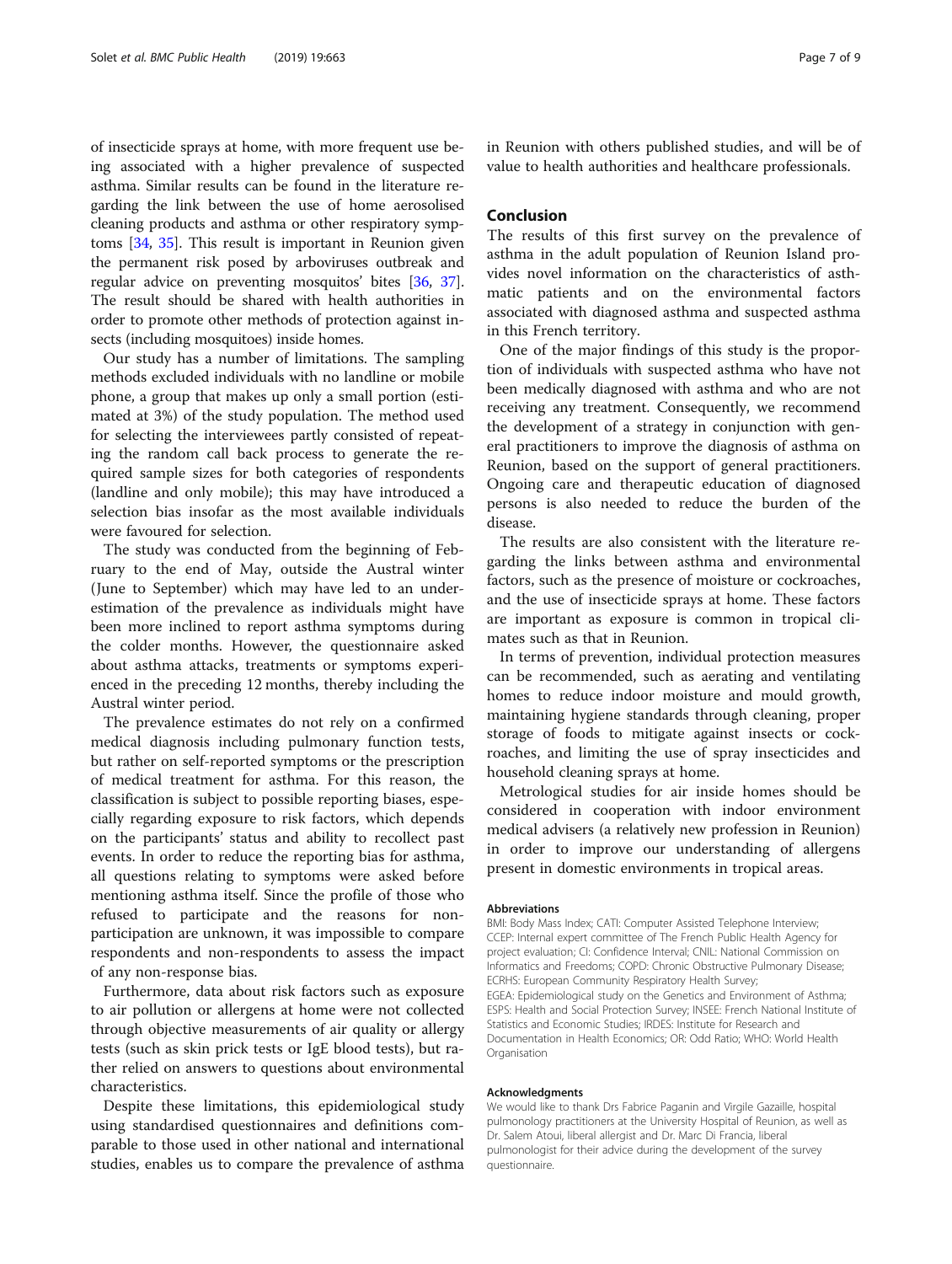#### <span id="page-7-0"></span>Authors' contributions

JLS wrote the study protocol, presented the project for approval to the internal expert committee (CCEP) of The French Public Health Agency, constituted and led the follow-up committee, monitored the implementation of the project and drafted the manuscript. C R-S was a member of the follow-up committee of the study. As an expert in the field of asthma she made substantial contributions to the analysis and interpretation of the data collected. EM provided technical support to the development of the project: drafting the study protocol, sampling design, project monitoring. He was also a member of the follow-up committee. YLS was a member of the follow-up committee. As a statistician of The French Public Health Agency, he provided valuable advice on sampling and data analysis methods. AG was a member of the follow-up committee. She made substantial contributions to the conception and design of the survey. EB trained the investigators of the survey, implemented the sampling procedure and supervised the collection of the data. He also participated in the data analysis. NJ performed the multivariate analyses of the data and was a major contributor in revising the manuscript. LF was a member of the follow-up committee. He was involved in critically revising the manuscript and, as head of the Indian Ocean Region Regional Office of the French Public Health agency, supervised the work of the project manager and corresponding author. All authors read and approved the final manuscript.

#### Funding

The entire study was funded by the Indian Ocean Health Agency. The funders had no role in the study design, data collection and analysis, decision to publish, or preparation of the manuscript.

## Availability of data and materials

The datasets used and/or analysed during the current study are available from the corresponding author on reasonable request.

#### Ethics approval and consent to participate

At the time of the survey, the French law in force did not require the consultation of an ethics committee for this type of observational study that does not include any acts performed or products used on the participants. Until the decree n° 2016–1537 of November 16, 2016 modifying the law n° 2012–300 of March 5, 2012 relating to research on human subjects (Jardé law), this consultation was required only for biomedical research or research in routine care.

In this context, the protocol of the survey, based on a data collection by phone directly from a random sample of individuals, was only approved by an internal expert committee (CCEP) of The French Public Health Agency. In addition, a simple declaration has been made to the National Commission on Informatics and Freedoms (CNIL) in accordance with the Data Protection Act, the only formality required by regulation.

Individuals contacted by phone to answer the questionnaire were informed of the optional nature of their participation and about their rights of access, rectification and opposition to the data concerning them. Informed consent was obtained from all participants.

#### Consent for publication

Not applicable.

#### Competing interests

The authors declare that they have no competing interests.

#### Author details

<sup>1</sup>Santé Publique France [The French Public Health Agency], Indian Ocean Regional Office, Saint-Denis, Reunion, France. <sup>2</sup>Inserm U219, Institute of Public Health, Epidemiology, and Development (ISPED), Bordeaux University, Bordeaux, France. <sup>3</sup>Agence de santé océan Indien [Indian Ocean Health Agency], Saint-Denis, Reunion, France. <sup>4</sup>Santé publique France, [The French Public Health Agency], Saint-Maurice, France. <sup>5</sup>Bureau d'études Synthèses [Synthesis analysis office], Saint-Denis, Réunion, France. <sup>6</sup>Syntheses Mauritius LTD, Quatre Bornes, Mauritius.

#### Received: 29 October 2018 Accepted: 22 May 2019 Published online: 30 May 2019

#### References

- 1. [http://www.who.int/mediacentre/factsheets/fs307/en/.](http://www.who.int/mediacentre/factsheets/fs307/en/) Date of access: April 10 2018.
- 2. Delmas M-C, Furhman C. L'asthme en France : synthèse des données épidémiologiques descriptives. Rev Mal Respir. 2010;27:151–9.
- 3. Delmas M-C, Guignon N, Leynaert B, Com-Ruelle L et al. Prévalence de l'asthme chez l'enfant en France. Archives de pédiatrie 2009. Vol. 16, n° 9 : 1261–1269.
- 4. Solet J-L, Catteau C, Nartz E, Ronat J, Delmas M-C. Epidémiologie de l'asthme à La Réunion : analyse de la mortalité (1990-1998) et de la morbidité hospitalière (1998-2002). Bull Epidemiol Hebd 2006. 2006;31:232– 4.
- 5. Fuhrman C, Nicolau J, Rey G, Solet J-L, Quenel P, Jougla E, et al. Asthme et BPCO : taux d'hospitalisation et de mortalité dans les départements d'outremer et en France métropolitaine, 2005-2007. Bull Epidemiol Hebd. 13(14): 168–72.
- 6. Prevot L, Dalleau-Passarelli N, Soulas A, Trevidic E. Prise en charge médicale des patients asthmatiques : enquête de pratique auprès d'assurés sociaux et de médecins de la Réunion. Rev Med Ass Maladie. 2003;34:3–13.
- 7. Martignon G, Catteau C, Debotte G, Duffaud B, Lebot F, Annesi-Maesano I. Allergies infantiles à l'île de La Réunion : existe-t-il des différences avec la métropole ? Rev Epidemiol Santé Publique. 2004;52:127–37.
- 8. Delmas M-C, Guignon N, Leynaert B, Annesi-Maesano I, Com-Ruelle L, Gonzales L, et al. Prévalence et contrôle de l'asthme chez le jeune enfant en France. Rev Mal Respir. 2012;29:688–96.
- 9. Burney PG, Luczynska C, Chinn S, Jarvis D. The European Community respiratory health survey. Eur Respir J. 1994;7:954–60.
- 10. Kauffmann F, Annesi-Maesano I, Liard R, Paty E, Faraldo B, Neukirch F, et al. Construction et validation d'un questionnaire en épidémiologie respiratoire. L'exemple du questionnaire de l'Etude Epidémiologique des facteurs Génétiques et Environnementaux de l'Asthme, l'hyperréactivité bronchique et l'atopie (EGEA). Rev Mal Respir. 2002;19:323–33.
- 11. Equipements en communications électroniques et audiovisuels des ménages et des individus La Réunion In: l'Autorité de Régulation de Communication Electronique et des Postes. Site disponible sur: [https://](https://archives.arcep.fr/uploads/tx_gspublication/etude-equipements-usages-2012-Reunion-juil2013.pdf) [archives.arcep.fr/uploads/tx\\_gspublication/etude-equipements-usages-2012-](https://archives.arcep.fr/uploads/tx_gspublication/etude-equipements-usages-2012-Reunion-juil2013.pdf) [Reunion-juil2013.pdf.](https://archives.arcep.fr/uploads/tx_gspublication/etude-equipements-usages-2012-Reunion-juil2013.pdf)
- 12. Sistek D, Tschopp JM, Schindler C, Brutsche M, Ackermann-Liebrich U, Perruchoud AP, et al. Clinical diagnosis of current asthma: predictive value of respiratory symptoms in the SAPALDIA study. Swiss Study on Air Pollution and Lung Diseases in Adults. Eur Respir J. 2001;17(2):214–9.
- 13. [www.irdes.fr/donnees/556-enquete-sur-la-sante-et-la-protection-sociale-](http://www.irdes.fr/donnees/556-enquete-sur-la-sante-et-la-protection-sociale-2012-etat-de-sante-1.xls)[2012-etat-de-sante-1.xls.](http://www.irdes.fr/donnees/556-enquete-sur-la-sante-et-la-protection-sociale-2012-etat-de-sante-1.xls) Date of access : November 10 2017.
- 14. To, et al. Global asthma prevalence in adults: findings from the crosssectional world health survey. BMC Public Health. 2012;12:204.
- 15. Afrite A, Allonier C, Com-Ruelle L, Le Guen N. L'asthme en 2006 : prévalence, contrôle et déterminants. IRDES, vol. 117; 2011.
- 16. Moffatt MF, Gut IG, Demenais F, Strachan DP, Bouzigon E, Heath S, et al. A large-scale, consortium-based Genomewide association study of asthma. N Engl J Med. 2010;363:1211–21.
- 17. Boulet L-P. Asthma and obesity. Clin Exp Allergy. 2013;43:8–21.<br>18. Sutherland FR. Linking obesity and asthma. Ann N. Y. Acad Sci
- Sutherland ER. Linking obesity and asthma. Ann N Y Acad Sci. 2014;1311: 31–41.
- 19. Trunk-Black Juel C, Suppli Ulrik C. Obesity and asthma: impact on severity, asthma control, and response to therapy. Respir Care. 2013;58:867–73.
- 20. Zock JP, Jarvis D, Luczynska C, Sunyyer J, Burney P. Housing characteristics, reported mold exposure, and asthma in the European community respiratory health survey (ECRHS). J Allergy Clin Immunol. 110:285–92.
- 21. Sharpe RA, Bearman N, Thornton CR, Husk K, Osborne NJ. Indoor fungal diversity and asthma: a meta-analysis and systematic review of risk factors. J Allergy Clin Immunol. 2015;135:110–22.
- 22. Mendell MJ, Mirer AG, Cheung K, Tong M, Douwes J. Respiratory and allergic health effects of dampness, mold, and dampness-related agents: a review of the epidemiologic evidence. Environ Health Perspect. 2011;119: 748–56.
- 23. Kilpelainen M, Terho EO, Helenius H, Koskenvuo M. Home dampness, current allergic diseases, and respiratory infections among young adults. Thorax. 2001;56:462–7.